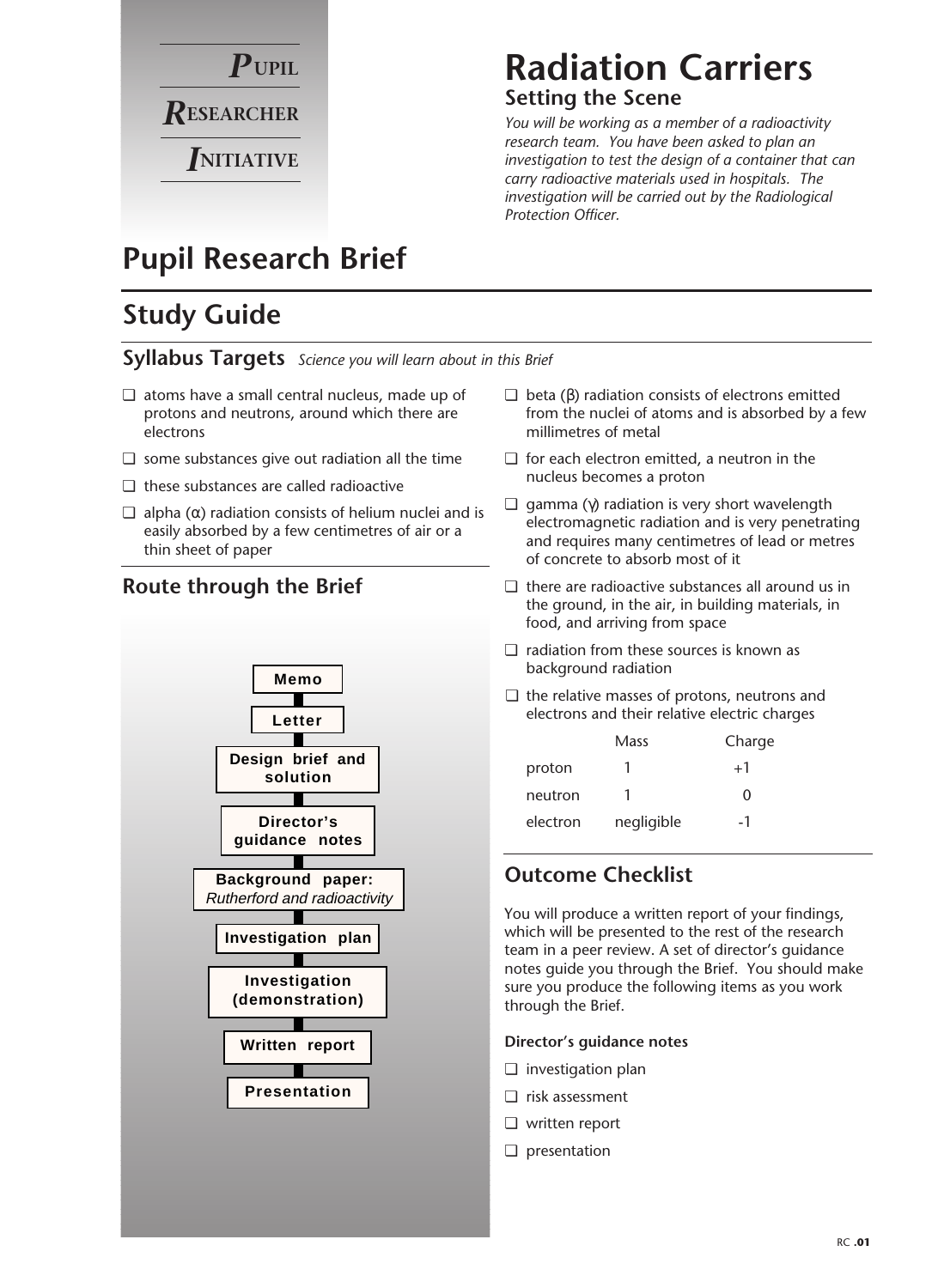# **Radford University Materials Research Institute**

**From** Chris Hunter, Director of Research Programmes

**To** Radioactivity Research Team

## **Date**

I had an interesting conversation with Margaret Spencer, Chief Scientific Officer of the St Hildegard Health Trust yesterday. The Trust needs a small research project carrying out, and I thought that as new members of the research staff you would be interested in doing it.

The Trust asked *Feynman Design Consultants* to come up with a design for a small carrying container, suitable for carrying radioactive material between different hospitals. Margaret is not sure whether the design would be suitable, and she has asked us to carry out some investigations to check it out. I have copied the letter she sent me, and the Feynman Design Brief.

We need to carry out some work to test the design. I have written some notes, which are attached to this memo, along with a paper I usually give our new researchers to read. It summarises the background knowledge about radiation you will need before you start on any research project.

You will need to work closely with the Radiological Protection Officer (RPO) on this project. Some of the practical procedures you will need to use can only be carried out by the RPO. Therefore, you must make sure your investigation plan is self-explanatory, since the RPO has to carry it out.

When you have completed the investigation into whether the carrying container is suitable for its purpose (see the design company's Design Brief for details of this) I would like to see your reports. I will then get in touch with Margaret and inform her of the outcome of the work. We may be required to make a presentation of our findings to the Board of Trustees - so be prepared!

### Documents enclosed

- 1. Letter from Margaret Spencer
- 2. Design Brief from *Feynman Design Consultants*
- 3. My guidance notes
- 4. The *Rutherford and Radioactivity* paper

**Memories**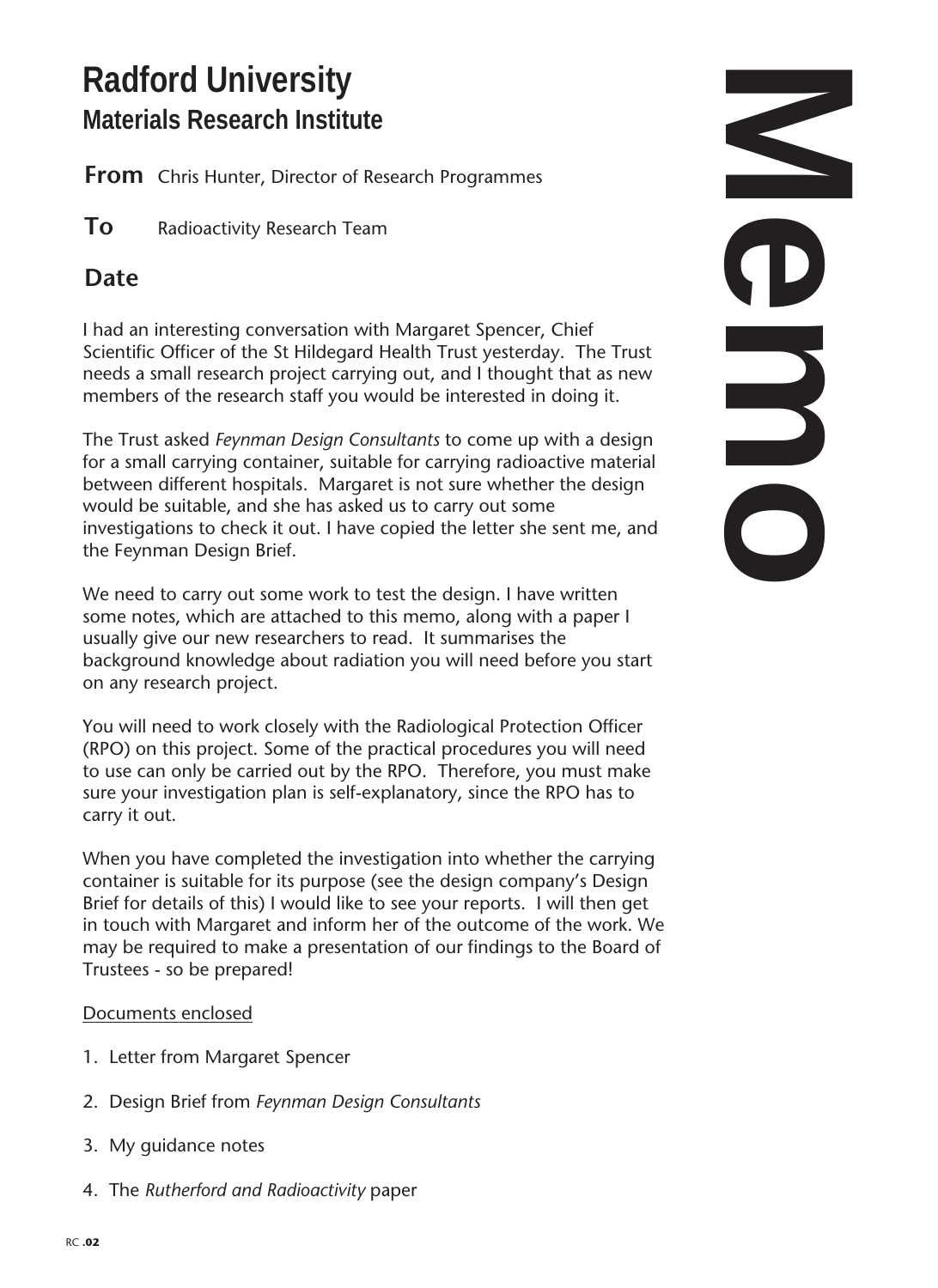Chris Hunter Director of Research Programmes Materials Research Institute Radford University Radford

### Dear Chris,

This letter follows our telephone conversation during which we discussed a small research project we need doing. As you will probably already know there are times when it is necessary for low level radioactive sources, including  $\alpha$ ,  $\beta$  and  $\gamma$  emitters, to be transported between the hospitals in our group. Feynman Design Consultants have produced a design brief for a carrying container. We would like your advice on whether or not such a container is suitable for the purpose.

I have my doubts about the safety of their proposed solution, particularly its suitability for carrying γ emitters, but they maintain that they have tested the prototype using an appropriate radioactive source.

In order to resolve this difference of opinion the Board of Trustees of the Hospital Trust have asked me to commission you to carry out an independent study to test the suitability of the Feynman design solution. I know it is short notice, but it would be really helpful if you could report to the next meeting of the Board which is in two week's time.

Enclosed with this letter is a copy of the design brief and the proposed design solution.

Yours sincerely,

### Margaret Spencer

Margaret Spencer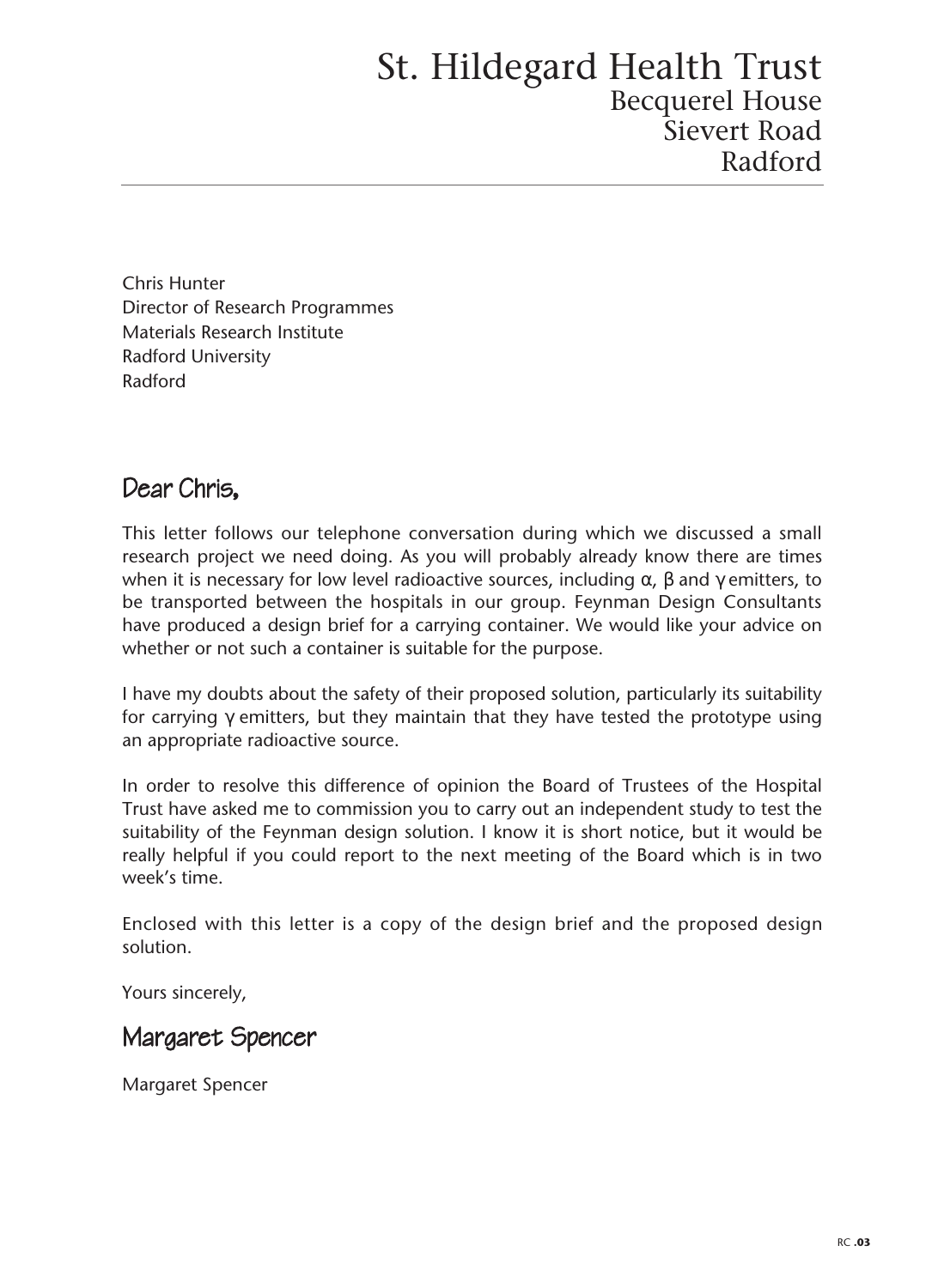# *Feynman* Design Consultants

Design Solutions for Health Professionals

# **Design brief**

The St Hildegard Health Trust needs to transport small, low level sources of radiation between the hospitals in the group. The need is for a small, robust and cheap container which can allow these sources to be transported safely. The criterion for safe transportation is that the level of activity measured outside the container should not exceed that of the background radiation. The background radiation is the naturally occurring radioactivity in rocks, building materials and food, as well as cosmic rays from space. There may also be some 'radioactive fall-out' from nuclear tests and accidents like the Chernobyl disaster - the radioactivity lingers for many years after these events have occurred.

The container should be able to be carried inside a locked carrying case and therefore should not exceed overall dimensions of 10cm x10cm x10cm. Each container will be used to carry only one source.

# **Design solution**

Following extensive testing using a Po 218 source it was found that the container itself should be made from card of thickness 0.01cm, lined with aluminium foil of thickness 0.005cm. The source is positioned at the centre of the container with an overall clearance of 3cm between the source and the wall of the container. (See figure below)





Using this construction it was found that the level of radiation detected outside the container holding the Po 218 source did not exceed the normal background count.

The container itself is light, strong and durable.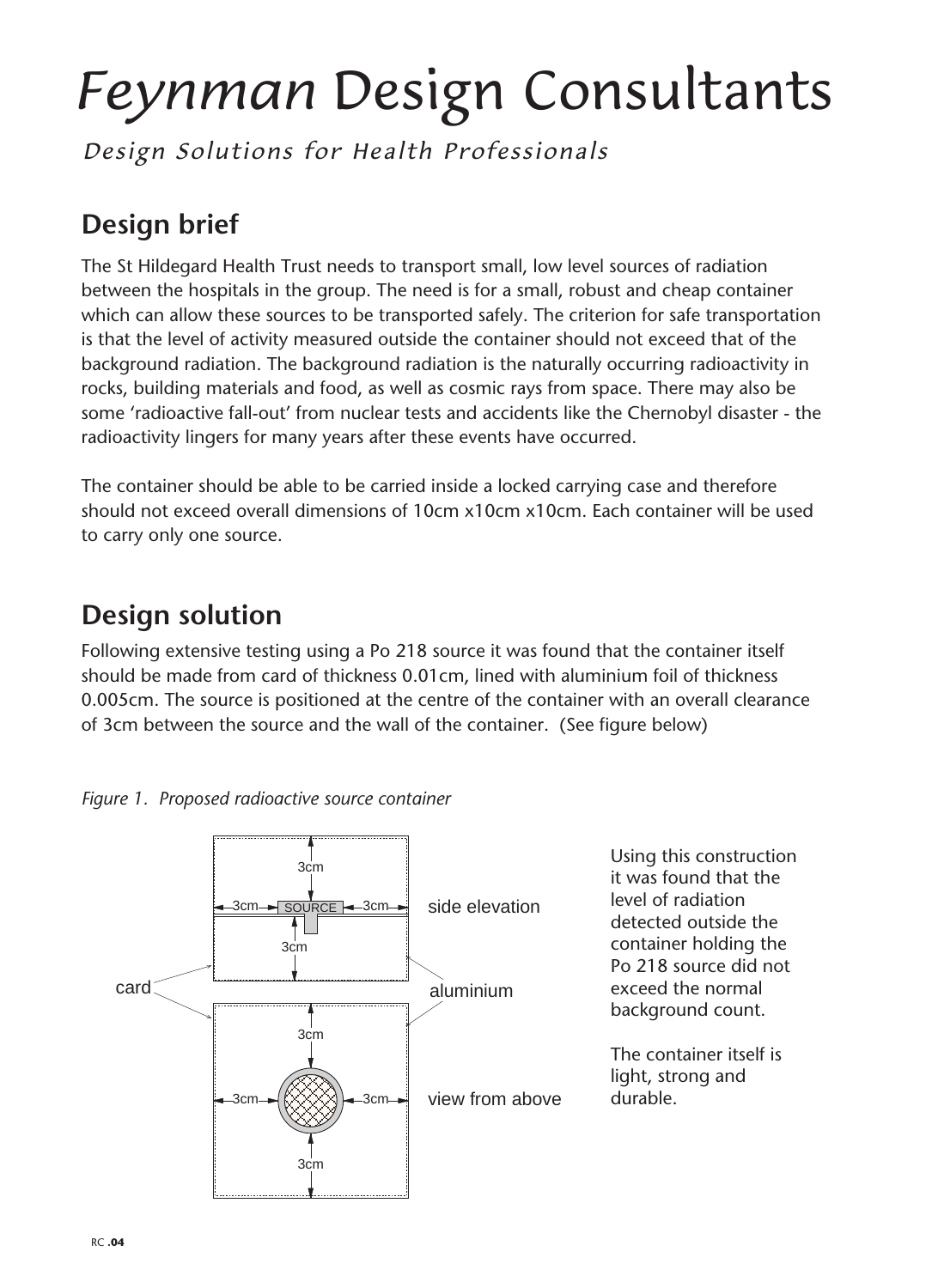# **Radford University Materials Research Institute**

### **Guidance notes on St Hildegard Project**

*Chris Hunter, Director of Research Programmes*

You will have read the attached design brief. Your task will be to **draw up a plan** to investigate the properties of a range of materials for their suitability for use in 'packaging' the different radioactive sources which need to be transported. The sources which are used contain the following isotopes:

Americium 241, Plutonium 239, Strontium 90, Cobalt 60 and Radium 226.

As you will see from the attached table taken from the data book the radioactive emissions from these sources vary considerably when compared with the Polonium source tested in the Feynman Design Consultants' report.

Table 1.

| <b>Source</b> | <b>Radiation</b>                                            |
|---------------|-------------------------------------------------------------|
| Americium 241 | $\alpha$ ; low energy $\gamma$ which can usually be ignored |
| Cobalt 60     | $\gamma$ ; low energy $\beta$ particles                     |
| Plutonium 239 | $\alpha$ ; low energy $\gamma$ which can usually be ignored |
| Polonium 218  | $\alpha$                                                    |
| Radium        | $\alpha$ ; $\beta$ ; $\gamma$                               |
| Strontium 90  |                                                             |

### **TASK - The properties of ionising radiations**

### **Background literature**

Your first task will be to identify the properties of each type of radiation. To help you I have summarised some of the findings made by Ernest Rutherford in 1903 *(Phil. Mag. S.6. Vol. 5. No. 26. Feb. 1903)*. I always suggest that new research students read this paper, or at least my summary of key points. It explains very clearly some of the earliest experiments on types of radioactivity. A copy is attached. It would be a good idea to read it now, before you go any further. Then you should follow the instructions set out below in parts 1 and 2. As new students you will be working with the department's Radiological Protection Officer, **who will carry out the tests you suggest in your investigation plan.**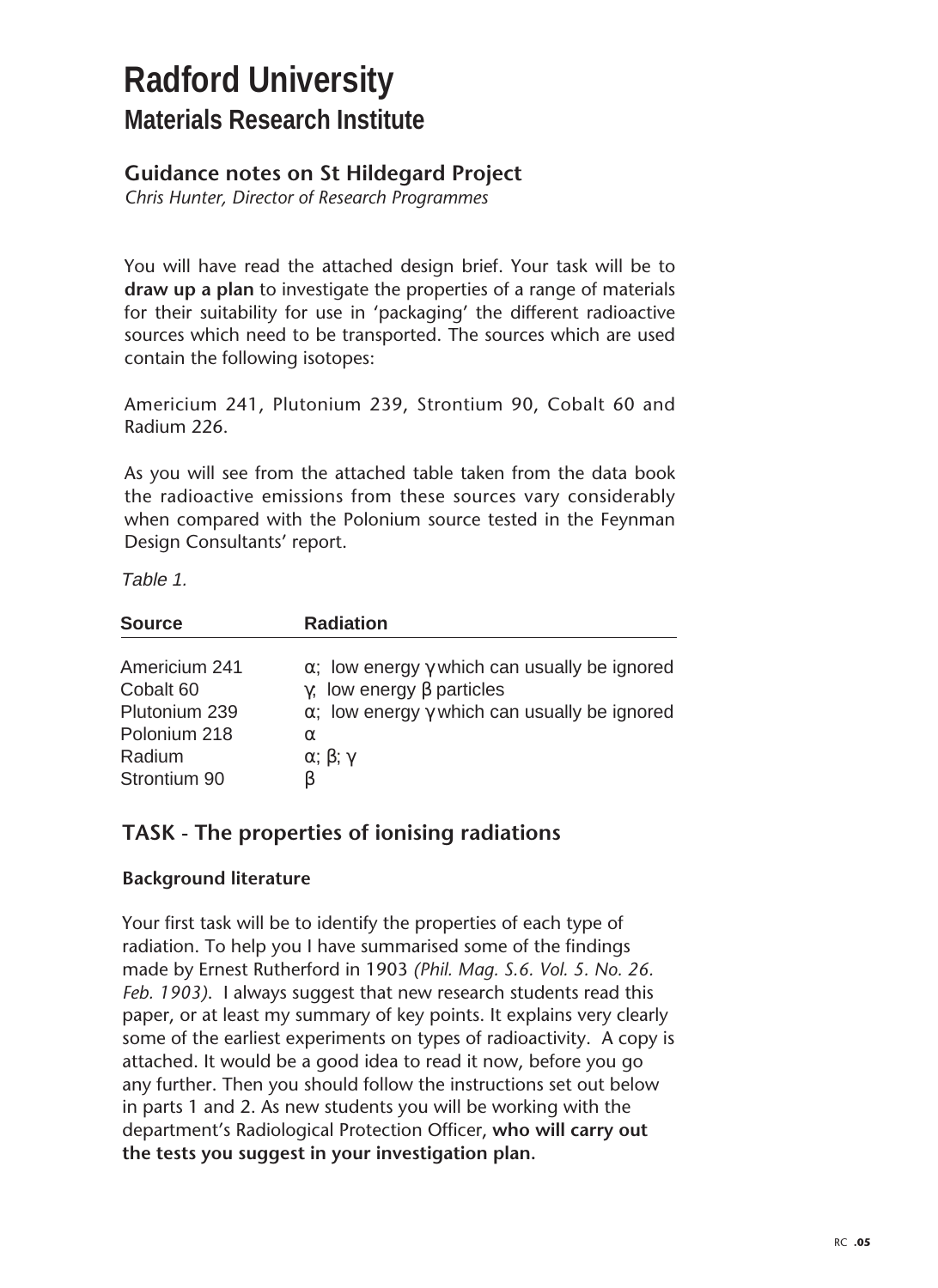# **Part 1 Producing an investigation plan**

I would like you to draw up a plan for an investigation to verify the figures given by Rutherford for the penetrating power of the three types of radiation;  $\alpha$ ,  $\beta$  and  $\gamma$ . Since the design brief uses both aluminium and card I suggest that you plan a comparative study on these two materials which enables the measurement of the degree of absorption for different thicknesses of material for each type of radiation. You will have to check your plan for safety (see Part 2 below) before it is passed to the Radiological Protection Officer, who will conduct the investigation. The results of the investigation will enable you to judge the suitability of the Feynman Design Consultants' container.

I suggest that you present your results graphically. A graph of count-rate against thickness for each material will allow you to extend the graph to find the thickness you will need to get the counts per minute down to the background count. This way you don't have to find the thickness experimentally.

You should also offer suggestions for improving the container design, including the possible use of materials other than card and aluminium. I'm not convinced that **one** container will meet the requirements of the St. Hildegard Health Trust, but I need reliable data from you to support any recommendations this Institute makes to the Trust

### Practical note

Before performing any practical work you must produce a research outline which will include the following information:

- $\Box$  a statement of your research method, which should be in two parts; the first part should say what you are trying to find out and the second part what you are going to do
- $\square$  a list of apparatus you require saying why you selected that apparatus
- $\square$  a suggested form in which the experimental results should be presented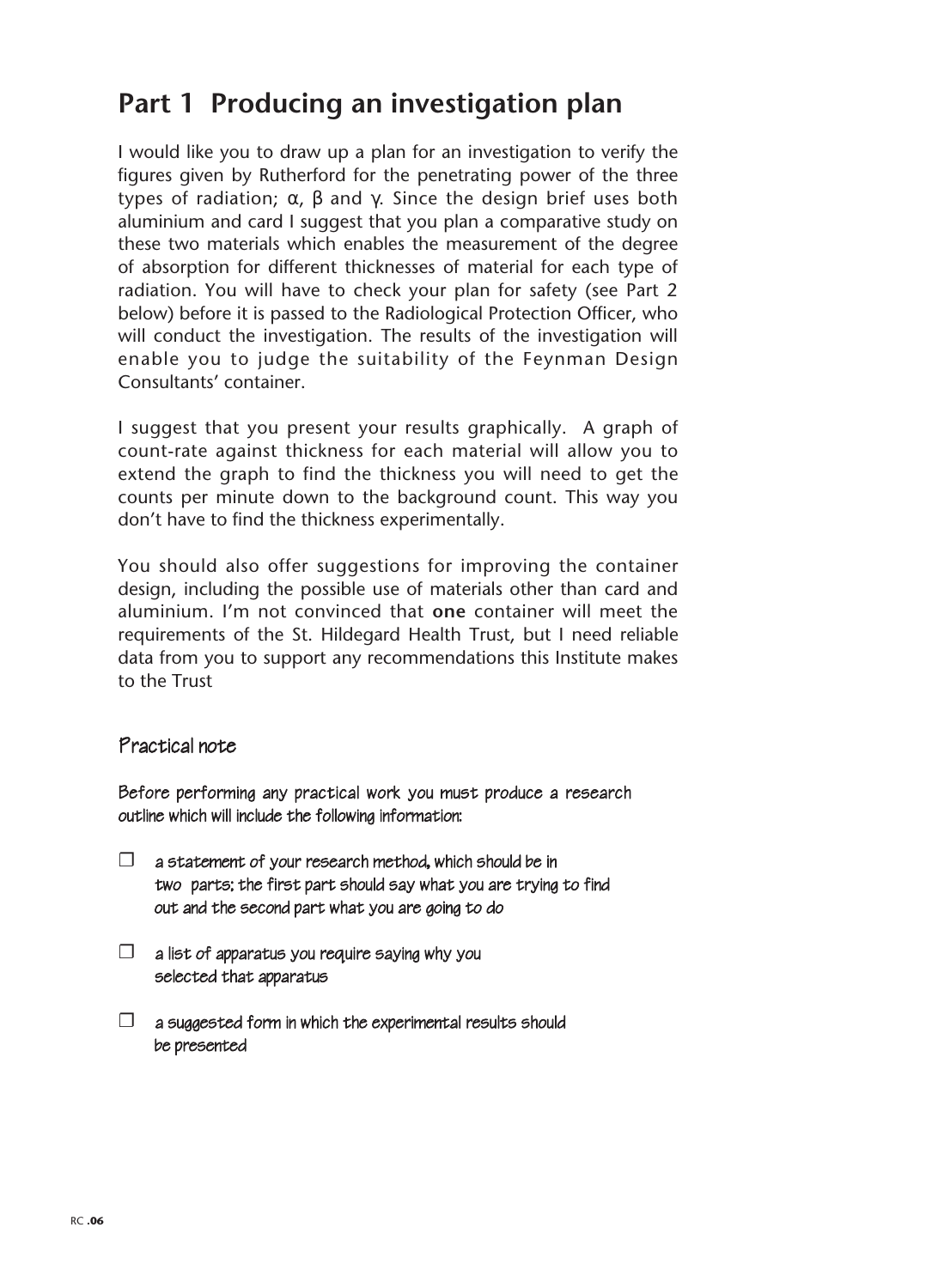# **Part 2 Radiological protection**

### **Important safety note**

This practical investigation will involve the use of a range of equipment and materials which are potentially hazardous. In planning this investigation it is very important that a full safety analysis is conducted and checked with the Radiological Protection Officer **before** any practical work is undertaken. **In particular you must identify which aspects of this work can only be conducted by the RPO.** Your safety analysis should contain a clear statement of the health and safety hazards associated with each of the ionising radiations. Check with the RPO for sources of information for this safety analysis.

### **Presentation of findings**

Following your investigation and report writing, we will have a presentation session where each group working on the project can report its findings. We will do this either by poster display, or oral presentation of reports (with visual aids - using OHPs or flip charts). This will allow us to carry out a peer review. We can then present a report to St Hildegard's Board of Trustees.

### **Criteria for peer review**

- 1. Has the purpose of the investigation been made clear?
- 2. Is the science correct? Are there any points that need to be corrected or made clear?
- 3. Have the plans for the practical work been correctly drawn up? Do they need to be improved, and if so, in what way?
- 4. Are the results clearly presented? Do they support the conclusions and recommendations made by the research team?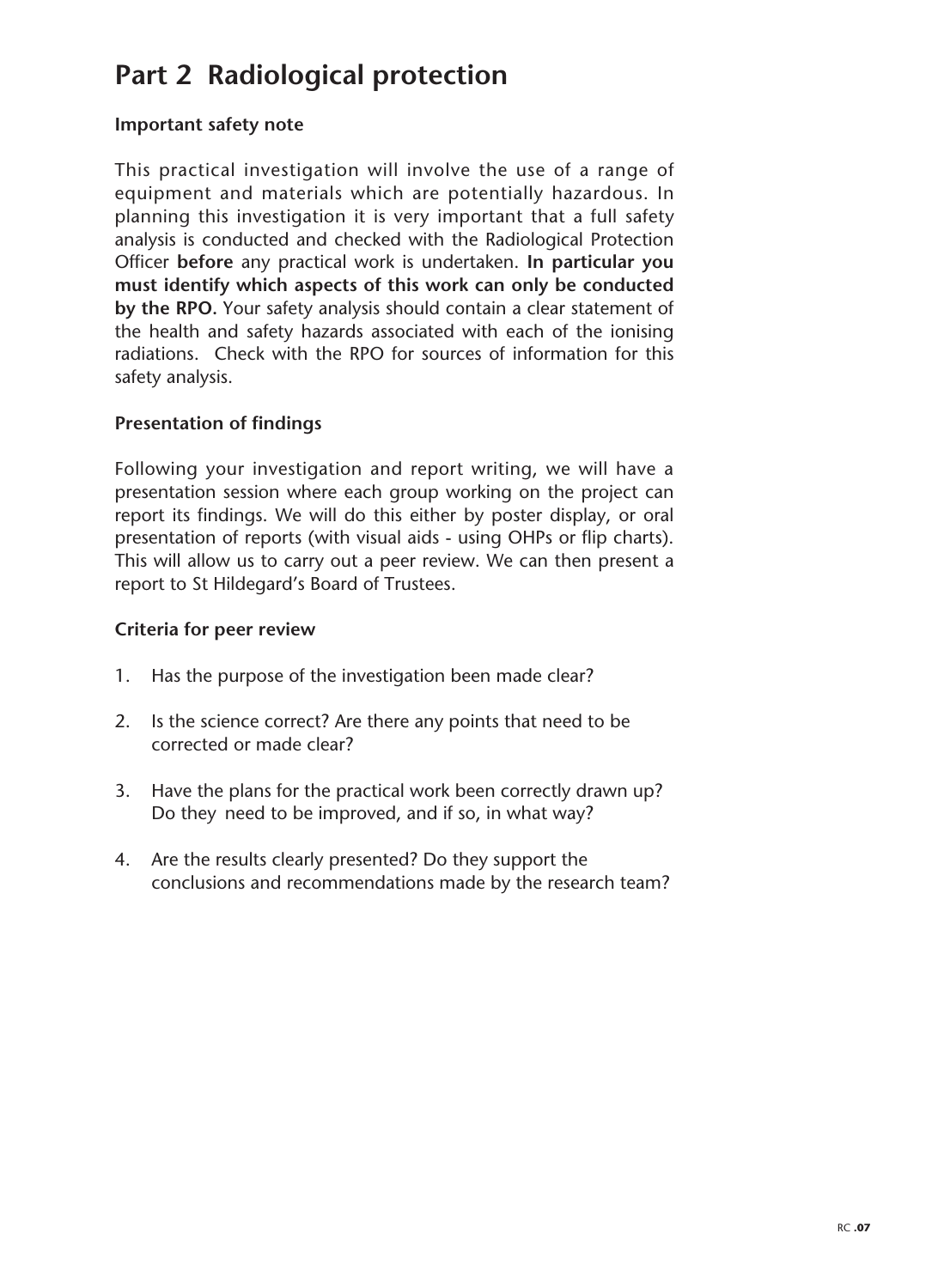

# **Rutherford and radioactivity**

**Summarised by Professor C. Hunter**

In 1903 Ernest Rutherford reported on work he had been doing on the radiation given out by the radioactive element Radium. He reported that "radium gives out three distinct types of radiation.

(1) The  $\alpha$  rays, which are very easily absorbed by thin layers of matter, and which give rise to the greater portion of the ionization observed under the usual experimental conditions.

(2) The β rays, which consist of negatively charged particles projected with high velocity, and which are similar in all respects to cathode rays produced in a vacuumtube.

(3) The  $\gamma$  rays, which are not deflected a magnetic field, and which are of a very penetrating character." (Rutherford, 1903) 1

Of course we now know that these three types of radiation are very different. They all come from the nucleus of an atom but they are different because they are the result of different processes.

An α particle is made up from **two neutrons and two protons** just like a helium nucleus. So it is quite a large, heavy particle which will cause a lot of ionization when it bumps into other atoms because it has a charge of +2.

We also know that Rutherford was right in saying that β particles are like cathode rays because they are **electrons.** This means that β particles are small and light (roughly 1/2000th the mass of a proton ) with a charge of -1. They are fast moving electrons which are produced when a neutron decays to become a proton.

1 The magnetic and electric deviation of the easily absorbed rays from Radium *Phil. Mag*. S.6. Vol.5. No. 26. Feb. 1903.